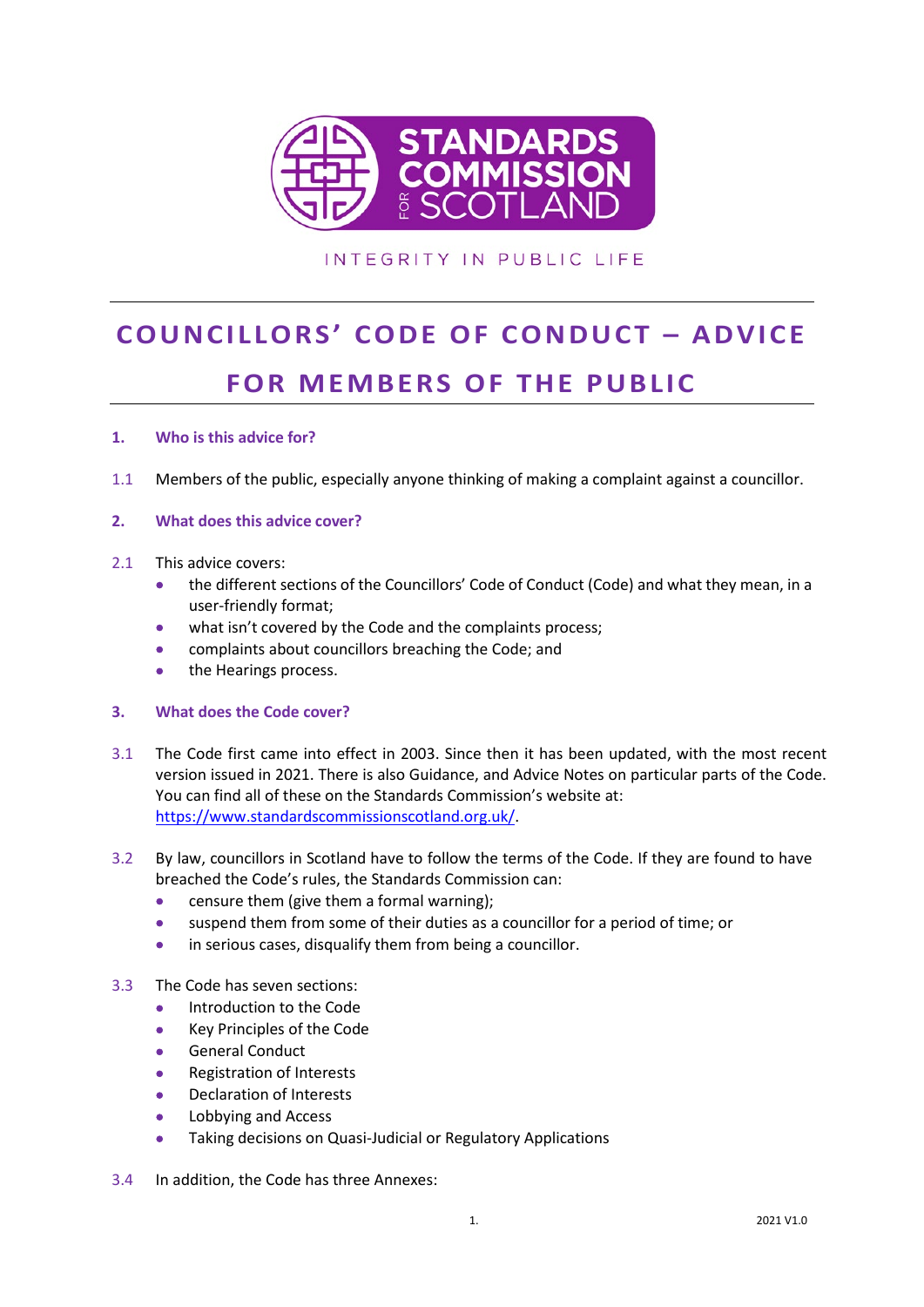- Annex A: Protocol for Relations between Councillors and Employees (this outlines the way in which councillors and employees should behave towards one another
- Annex B: Definitions
- Annex C: Breaches of the Code (this outlines how complaints about potential breached of the Code are investigated and adjudicated upon).
- 3.5 This advice isn't intended to be a complete guide to Code. Instead, it sets out some of the most important points to bear in mind if you are concerned about how a councillor has behaved.

#### **4. Section 1: Introduction to the Code**

4.1 The introduction to the Code sets out the background to the Code and the law surrounding it. It also explains that councillors are only expected to abide by the Code when they are acting as, or could be seen to be acting as, a councillor. This means that it doesn't apply to a councillor's private life and their conduct or behaviour when they are acting in a purely private capacity.

#### **5. Section 2: Key Principles of the Code**

- 5.1 The Code is based on nine key principles that guide how councillors should behave. These are:
	- Duty
	- Selflessness
	- Integrity
	- Objectivity
	- Accountability and Stewardship
	- Openness
	- Honesty
	- Leadership
	- Respect
- 5.2 These key principles are included for guidance and to help with the interpretation of the rest of the Code. However, the Standards Commission can't take action on a breach of a key principle alone, without a breach of a part of the rest of the Code.

#### **6. Section 3: General Conduct**

- 6.1 Councillors are expected to behave respectfully towards other people. That includes fellow councillors, Council employees, or members of the public. Bullying or harassment (including sexual harassment) would be a breach of the Code.
- 6.2 Councillors can ask for information on a constituent's behalf. They can tell Council employees of their constituent's views, or help them make their views known to the relevant Council employee. However, they cannot pressure employees to overturn a Council decision (for example, on the allocation of Council housing).
- 6.3 The Code only permits councillors to accept gifts or hospitality in very limited circumstances. This is to stop people or organisations from giving them gifts or hospitality to try to influence the decisions they make.
- 6.4 Constituents, or Council employees, often tell councillors things in confidence or give them information that is not to be made public at that time. The Code says a councillor should keep such information confidential - even if they think it should be made public.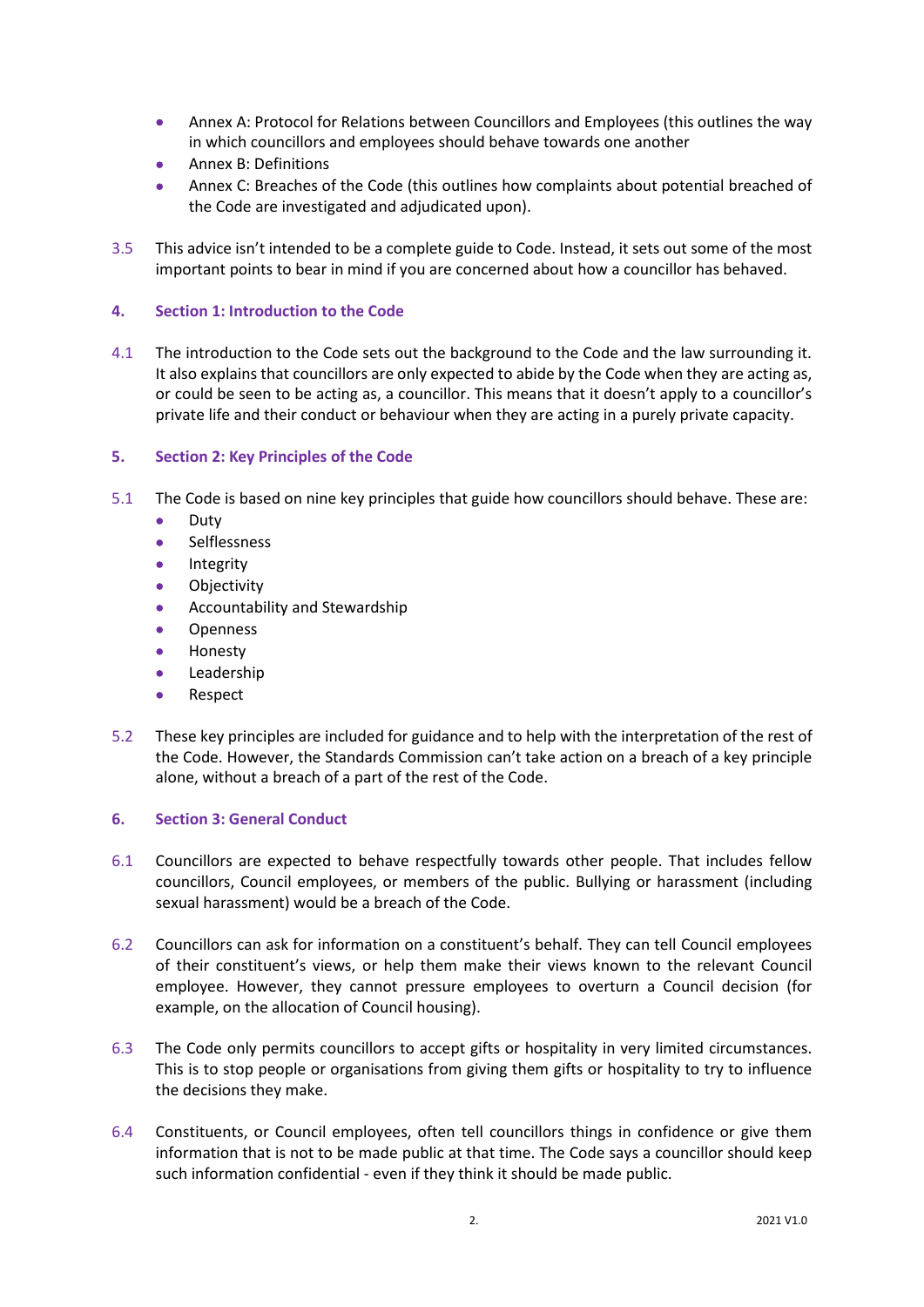- 6.5 Councillors can only use Council facilities to undertake their role as councillor. This includes things like IT equipment, email accounts and photocopying facilities. Councillors should not use such facilities for their own personal interests (unless their Council has allowed them to do so), or for political messages or campaigning.
- 6.6 Councillors are not allowed to take advantage or try to take advantage of their position or influence as a councillor to obtain preferential treatment for themselves or their family or friends.
- 6.7 Councils often appoint councillors to partner organisations. If a councillor has been appointed to a partner organisation, they need to look out for and manage conflicts of interest between that organisation and the Council.

# **7. Section 4: Registration of Interests**

- 7.1 Each Council has to maintain a Register of Interests for all its councillors. It's each councillor's responsibility to update the Register with any interests that might affect their role as a councillor. The Council publishes the Register, which is split into nine sections:
	- Remuneration what jobs councillors have and any other sources of income.
	- Other Roles this is where a councillor is a director of certain types of company.
	- Contracts where a councillor, or a company they have a significant interest in, has a business relationship with the Council through a contract.
	- Election expenses this covers donations above £50 to a councillor's election expenses, including in the year before election.
	- Houses, Land and Buildings a councillor's property interests in Scotland.
	- Interest in Shares and Securities any investments the councillor holds, above a certain level.
	- Gifts and Hospitality any gifts or hospitality the councillor has accepted under a previous version of the Code (as councillors are no longer allowed to accept gifts and hospitality, accept in very limited circumstances, there is no longer a need for them to register any).
	- Non-financial interests this covers things like membership of clubs, societies, or other organisations like trade unions.
	- Close Family Members this covers close family members who have business with the Council.

#### **8. Section 5: Declaration of Interests**

- 8.1 Councillors, like anyone else in public life, will have many interests. They will also have connections to other people and organisations. What is important for the purpose of the Code is that any conflicts of interest should be declared publicly, and that the councillor does not take part in discussing or deciding a matter where an interest they have could be seen to influence them.
- 8.2 The Code asks councillors in this situation to apply the 'objective test' to their situation. The test is: *whether a member of the public, with knowledge of the relevant facts, would reasonably regard [a councillor's] connection to a particular matter as being so significant that it would be considered as being likely to influence the discussion or decision making.*
- 8.3 This is often a difficult decision for a councillor. The Code states that councillors should ask for advice from Council employees if they're unsure.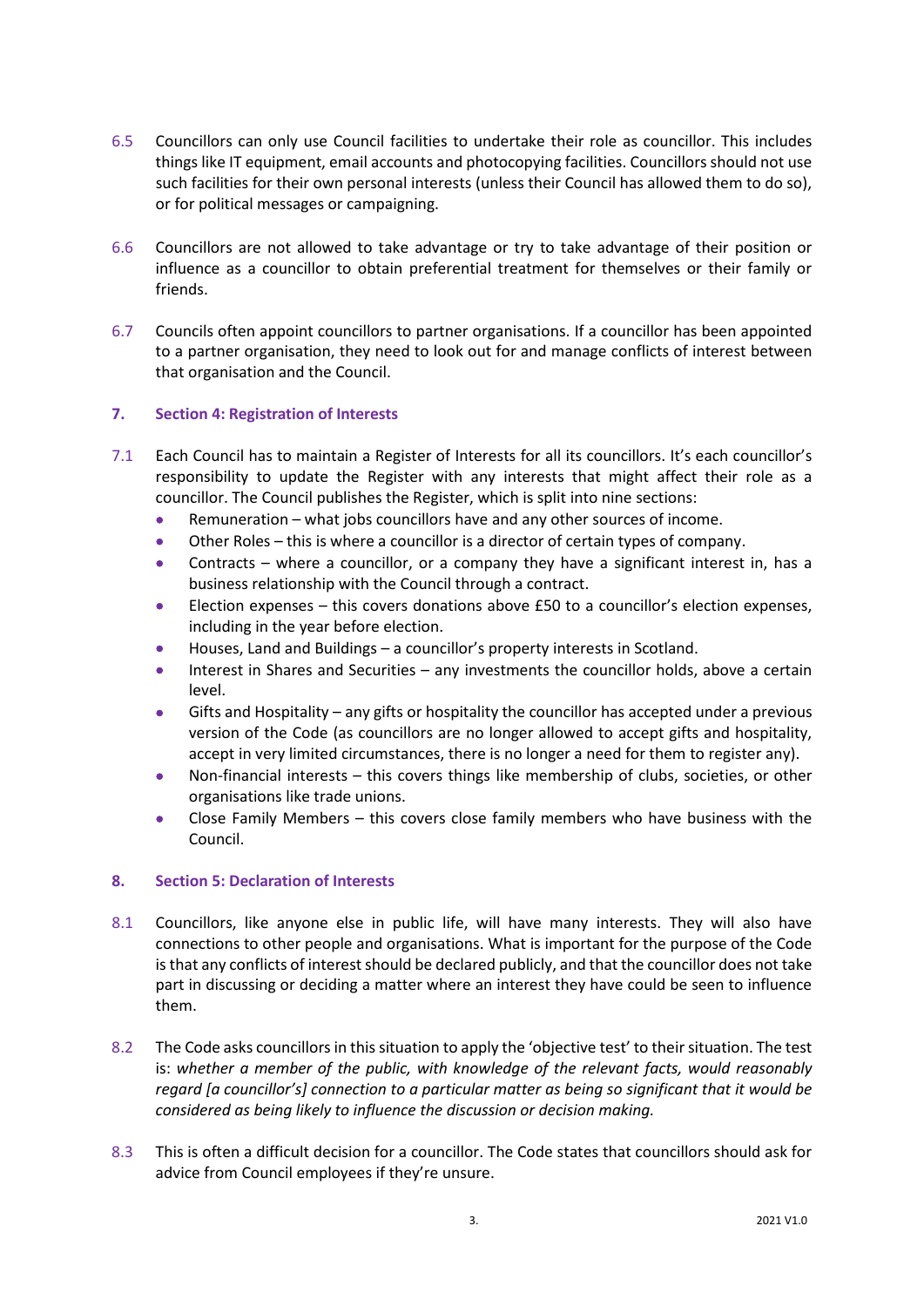8.4 An example of an interest that would need to be declared is where a councillor has a financial stake in the decision being made by the Council, for instance, or where their partner's employment could be affected by the decision. In such situations, the councillor should declare an interest and withdraw from the meeting while the decision is taken.

#### **9. Section 6: Lobbying and Access**

- 9.1 It's part of a councillor's duties to be open to all views, and for anyone members of the public or organisations – to be able to have access to them. This means that they can be lobbied by people with a particular interest. This will often be on things like planning or licensing applications.
- 9.2 The Code recognises that councillors will be lobbied. However, councillors should not indicate whether they support the point of view being made to them or not, if they then want to take part in the decision that they are being lobbied on. They should only make up their minds on matters such as planning and licensing applications when they have heard all the arguments. That's when they have all the facts presented to them at the committee meeting where the decision is to be made.
- 9.3 The fact that councillors should provide access to all does not mean that they always have to answer all correspondence or telephone calls from a member of the public. This is particularly the case if the councillor is unable to assist or has already directed the member of the public towards the appropriate Council employee who can help.

# **10. Section 7: Taking Decisions on Quasi-Judicial or Regulatory Applications**

- 10.1 Section 7 goes into more detail about planning, licensing and other applications that the Council has to decide. Decisions like this will often affect individuals, so it is especially important that councillors are seen to be giving applicants a fair hearing. An example would be a taxi driver applying for renewal of his licence.
- 10.2 Councillors come into contact with these types of decisions in various ways if they sit on a planning or licensing committee, for example.
- 10.3 Any interests a councillor has in relation to such applications should be declared at the meeting. Having declared the interest, the councillor should leave the room while the application is discussed and the decision taken.

#### **11. What isn't covered by the Code and the complaints process**

- 11.1 The Code does not require councillors to respond to all correspondence and does not restrict them from holding political views. The Code does not prevent councillors from making enquiries on behalf of a constituent about a service the Council has provided or a decision it has taken. It does not prevent councillors from helping constituents make their views known to the relevant Council employee.
- 11.2 Certain matters are not covered by the complaint process, such as:
	- complaints about decisions councillors have made (unless they have made the decision in an unfair way or not in accordance with Council policy / rules);
	- the performance of councillors, such as how well they engage with their constituents;
	- complaints about Council services;